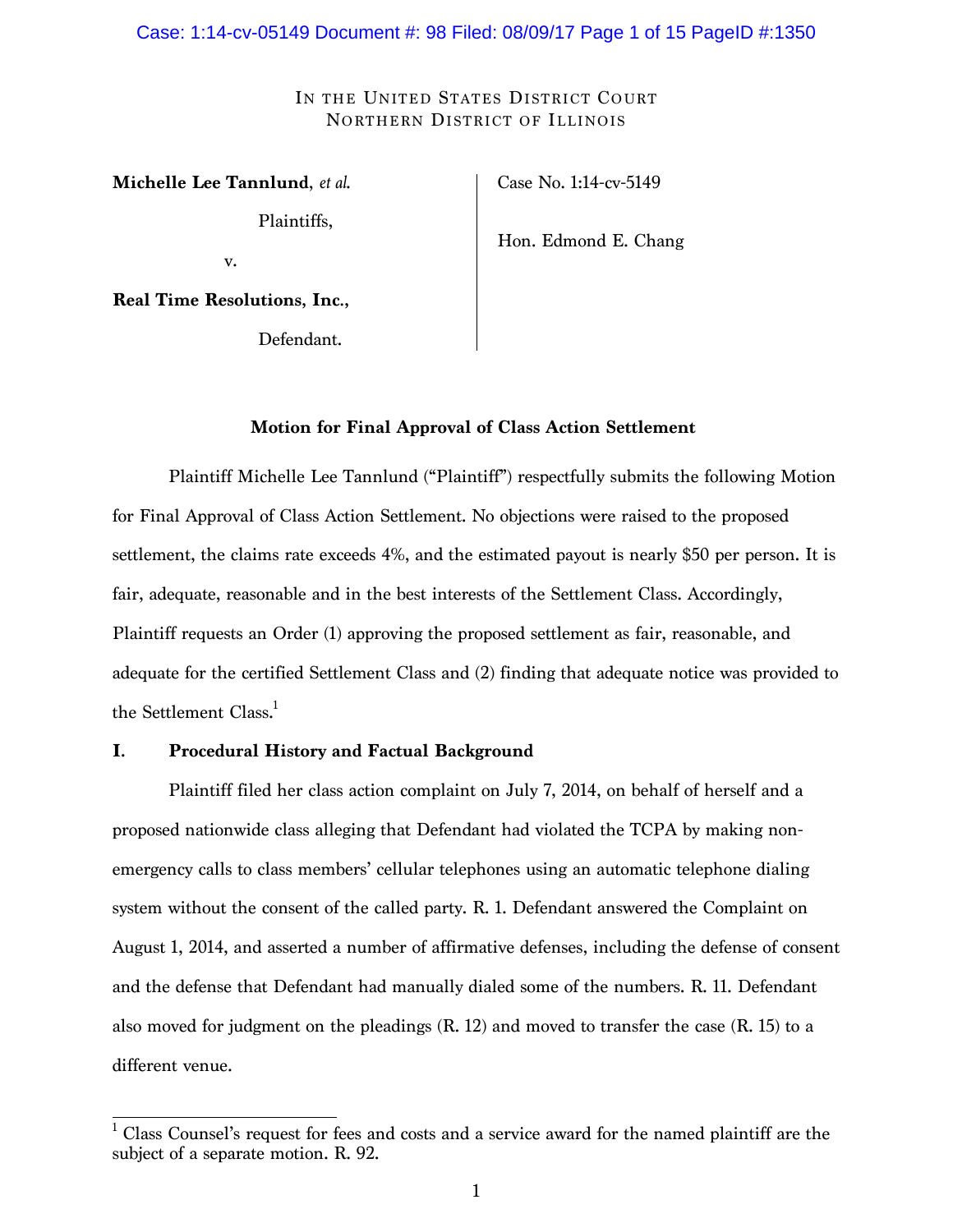#### Case: 1:14-cv-05149 Document #: 98 Filed: 08/09/17 Page 2 of 15 PageID #:1351

At the same time, the Parties began discussing settlement, ultimately agreeing to participate in a mediation session before the Hon. Wayne Anderson (ret.) on September 3, 2014. During the in-person mediation session and in three subsequent telephonic mediation sessions with Judge Anderson, the Parties made progress in settlement negotiations. Subsequent to the mediation sessions, after additional discussions, the Parties agreed to settle the litigation. After reaching agreement on the material terms of the class-wide settlement structure, the Parties then spent several more weeks exchanging drafts of a final, written settlement agreement. After many exchanges of drafts and edits, the Parties were finally able to agree to the form and content of a settlement agreement.

Plaintiff filed her original unopposed motion for preliminary approval (R. 45), but also moved, over Defendant's objection, to compel production of class data (R. 57) in order to directly notify potential class members of the benefits of the settlement. As originally agreed, Defendant would provide an account credit of up to \$200 for future timely payments on debt it currently services and a \$17 cash payment for former customers and recipients of wrong number calls. *See* Original S.A. § 5.02(a) (R. 45-1). However, the notice plan proposed was publication only, based on Defendant's contractual restrictions with its clients, which prevented it from voluntarily turning over customer information. Memo. in Support of Prelim. Approval (R. 45), at 19-20; Ankcorn Decl. (R. 45-3), ¶¶ 8-13 (describing contractual restrictions); Motion to Compel (R. 57), ¶¶ 3-9.

After the hearing on the two motions on February 9, 2016, which the Court entered and continued, the Parties undertook renewed settlement negotiations and came to an agreement for a non-reversionary common fund of \$1.3 million with costs of notice and administration paid separately by Defendant and with direct notice to be sent to the class by U.S. mail pursuant to an order of this Court. The Parties filed a renewed motion for preliminary approval of the prior Settlement Agreement (R. 68) that the Court granted on May 24, 2016. R. 72.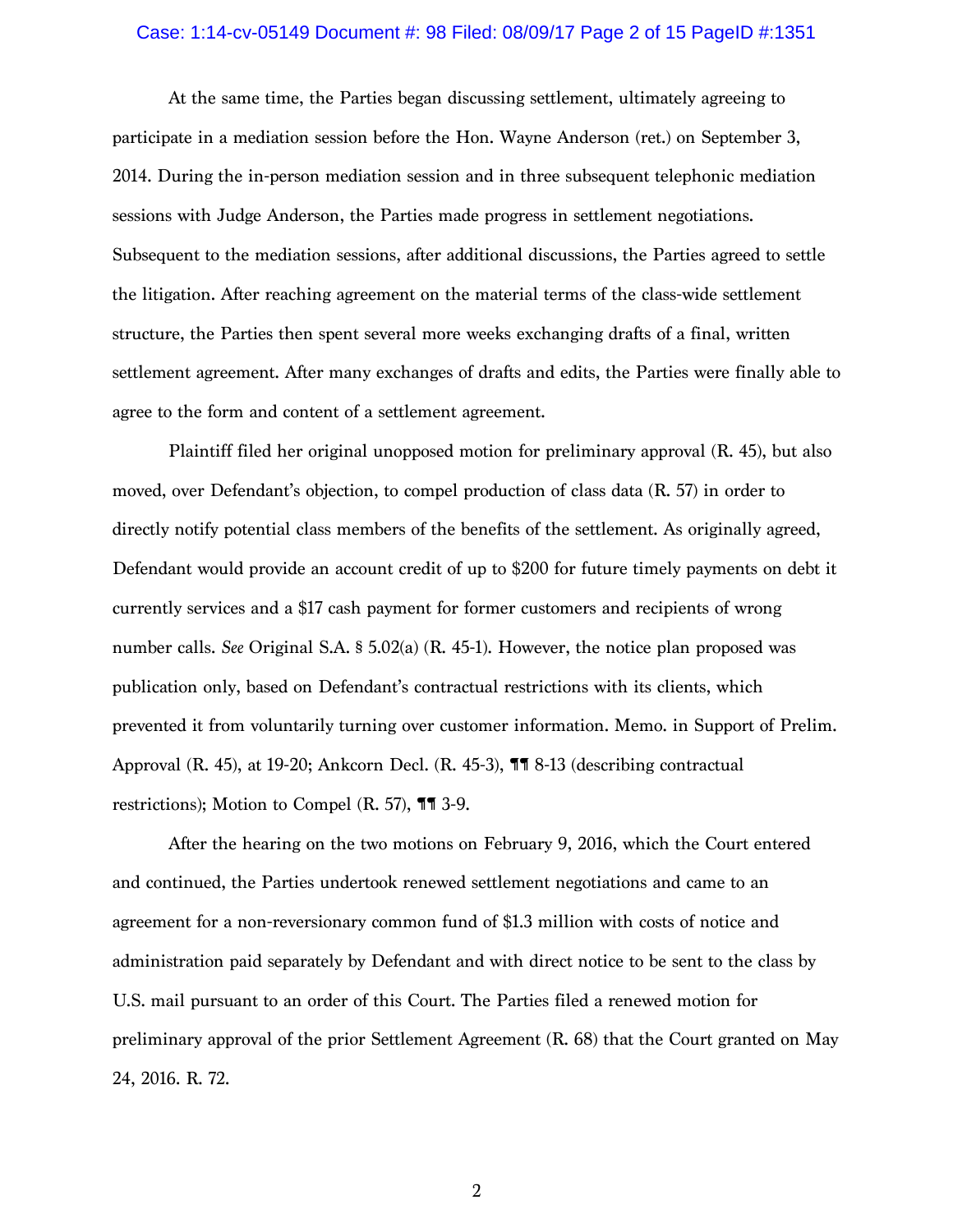#### Case: 1:14-cv-05149 Document #: 98 Filed: 08/09/17 Page 3 of 15 PageID #:1352

Defendant immediately began gathering the names and addresses of persons known to it to provide to the claims administrator. The process of doing so proved more difficult than anticipated due to the manner in which this data was stored and organized. As a result, the Parties filed a Joint Motion to Continue Status Hearing and Final Approval Hearing (R.76) on July 31, 2016, which the Court granted on August 1, 2016. R.78.

As a result of this review by Defendant, the Parties amended the Settlement Agreement to clarify the definition of the Settlement Class to exclude individuals whose phone numbers were not uploaded and dialed by Defendant's telephone system, or who received no calls after (i) signing a release of all claims, (ii) representing that they had no claims against Defendant, or (iii) filing for bankruptcy and receiving a discharge.

The Parties then filed a Motion for Preliminary Approval of the Amended Class Action Settlement on March 28, 2017 (R. 81), and on April 10, 2017, the Court certified the proposed Settlement Class for settlement purposes and set specific deadlines for notice and briefing. R. 89.

## **II. The Settlement Should be Approved as Fair, Adequate, and Reasonable**

"Federal courts naturally favor the settlement of class action litigation." *Isby v. Bayh*, 75 F.3d 1191, 1196 (7th Cir. 1996) (citing *E.E.O.C. v. Hiram Walker & Sons, Inc.*, 768 F.2d 884, 888–89 (7th Cir. 1985)). When faced with a motion for final approval of a class action settlement under Rule 23, a court's inquiry is limited to whether the settlement is "lawful, fair, reasonable, and adequate." *Uhl v. Thoroughbred Tech. & Telecommunc'ns, Inc.*, 309 F.3d 978, 986 (7th Cir. 2009); *see also* Fed. R. Civ. P. 23(e)(2). A settlement is fair, adequate, and reasonable, and merits final approval, when "the interests of the class as a whole are better served by the settlement than by further litigation." *Manual for Complex Litigation* (Fourth) ("MCL 4th") § 21.61, at 480 (2010). Moreover, courts must protect class members by "excercis inglinest degree of vigilance in scrutinizing proposed settlements of class actions." *Synfuel Techs., Inc. v. DHL Express (USA), Inc.*, 463 F.3d 646, 652 (7th Cir. 2006) (quotations omitted).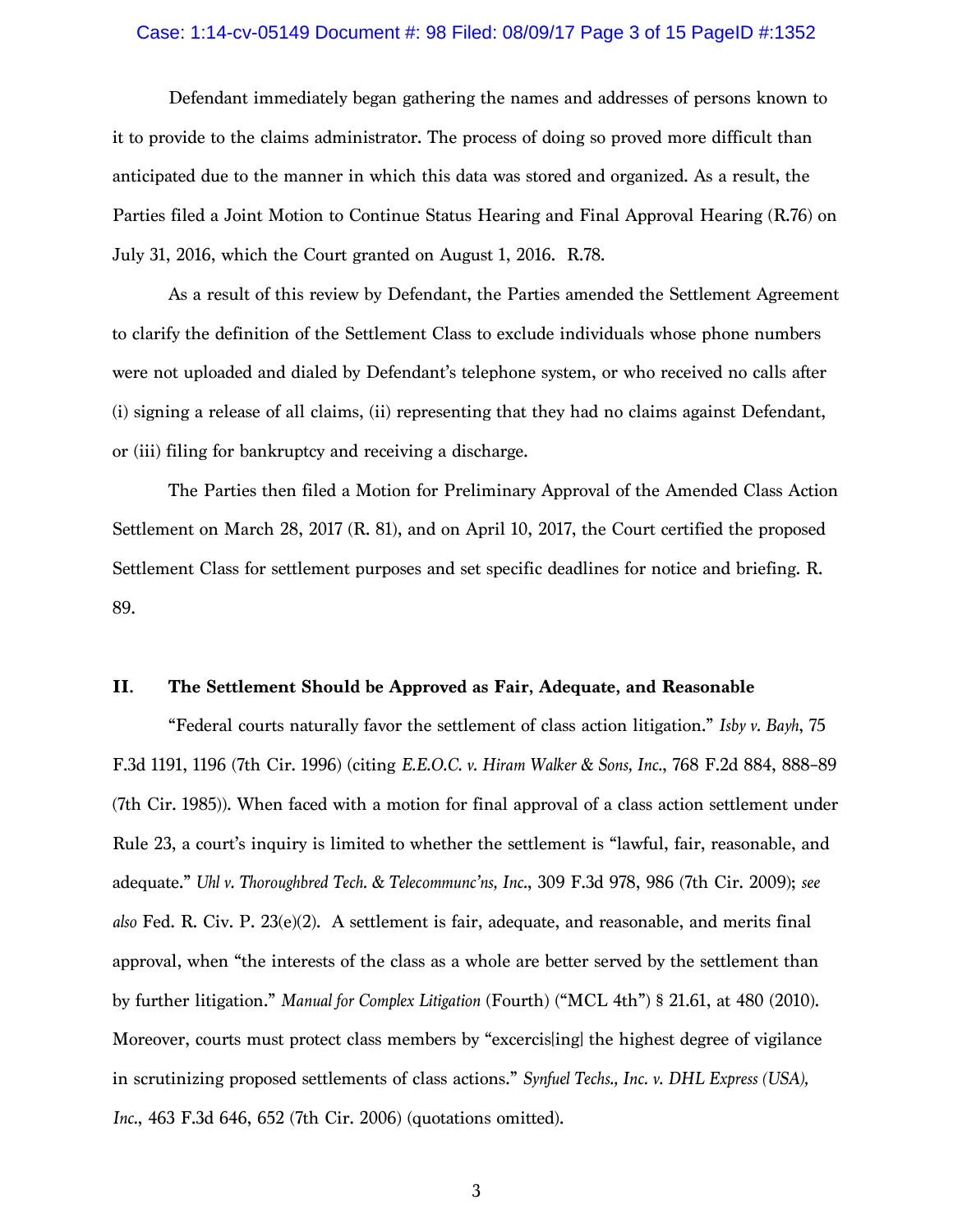## **A. The Settlement Is the Result of Informed, Arm's Length Negotiations**

A proposed class settlement is presumptively fair where it "is the product of arm's length negotiations, sufficient discovery has been taken to allow the parties and the court to act intelligently, and counsel involved are competent and experienced." H. Newberg & A. Conte, NEWBERG ON CLASS ACTIONS § 11:41 (4th ed. 2002). The settlement here satisfies this test.

The settlement is the product of extensive negotiations spanning over two years and included an all-day, arm's-length mediation session before the Hon. Wayne Anderson, with several additional telephone mediation sessions, as well as a second round of negotiations over an additional several months. R. 81-3, at  $\P$  6-7. The requirement that a settlement be fair is designed to prevent collusion among the Parties. *Mars Steel Corp. v. Cont'l Ill. Nat'l. Bank & Trust Co. of Chicago*, 834 F.2d 677, 684 (7th Cir. 1987) (approving settlement upon a finding of no "hanky-panky" in negotiations).

Counsel for the Parties are particularly experienced in the litigation, certification, trial, and settlement of nationwide class action cases. R. 81-3 at  $\P$   $\overline{\phantom{2}}$  2-5. In negotiating this settlement, Class Counsel had the benefit of years of experience with class actions in general and a familiarity with the facts of this case in particular. *Id*. An experienced mediator, a distinguished former judge of this District, participated actively throughout the negotiation process. R. 81-1 at § 1.03; R. 81-3 at ¶¶ 6-7. These sessions culminated in a Settlement Agreement that provides substantial benefits to the Settlement Class, including a nonreversionary payment by Defendant of \$1.3 million into a settlement fund that Plaintiff proposes be used to pay (1) Settlement Class Member claims in the amount of \$754,694.45, (2) court-approved incentive award to Plaintiff in the amount of \$12,500, and (3) court-approved attorneys' fees in the amount of \$502,000 and out-of-pocket costs of \$30,805.55. In addition, the settlement provides business practice changes designed to make sure that Defendant's collection call procedures comply with the TCPA.

The settlement is the result of a thorough investigation by the parties. During the mediation process, the parties submitted detailed mediation submissions, setting forth their respective views as to the strengths of their arguments. R. 81-3 at ¶ 6. Additionally, Plaintiff conducted confirmatory discovery related to the class size and composition of the settlement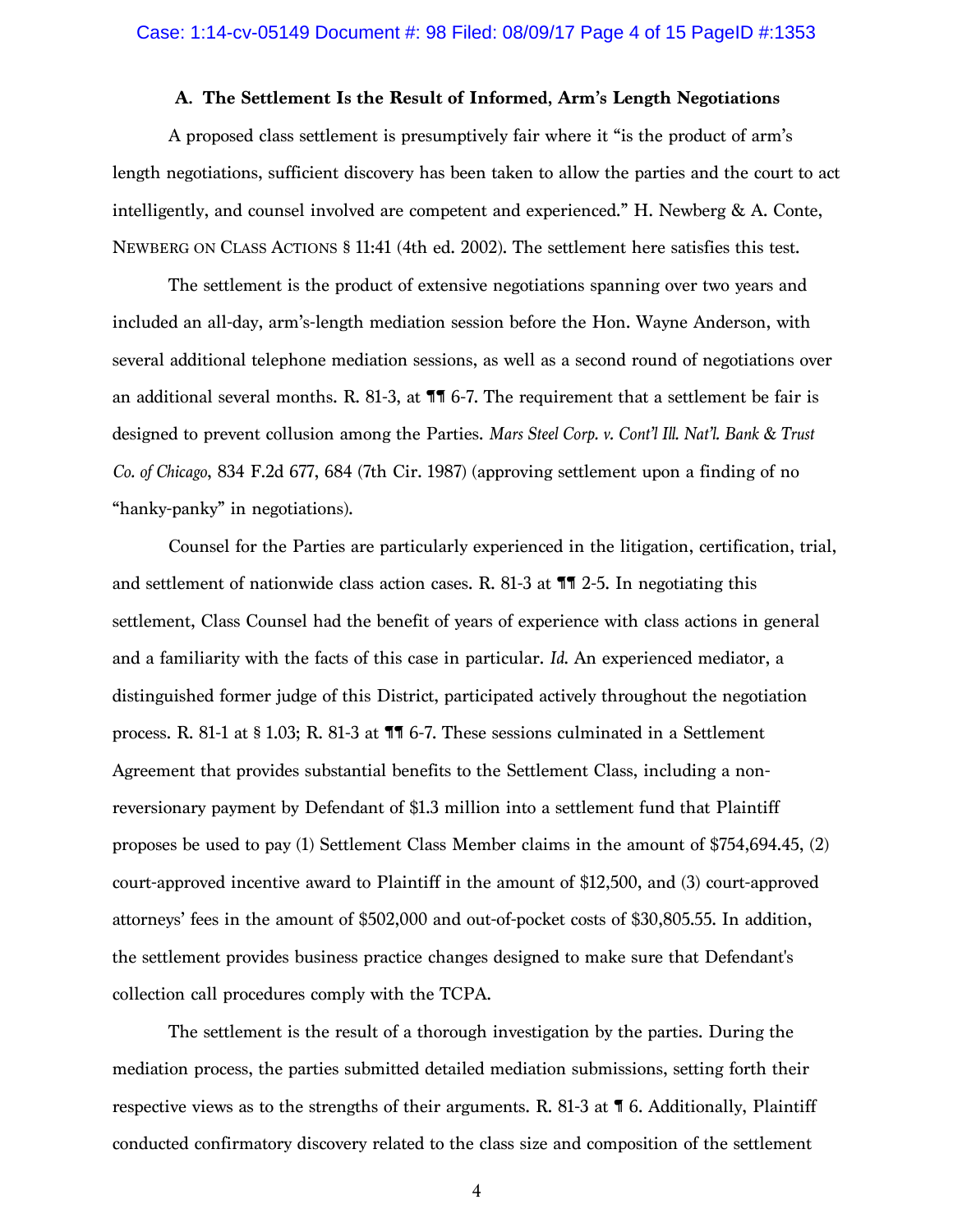#### Case: 1:14-cv-05149 Document #: 98 Filed: 08/09/17 Page 5 of 15 PageID #:1354

class, including written discovery, the deposition of Defendant's Chief Executive Officer, and disclosure of documents. R. 81-3, at ¶¶ 8-12.

The fact that Plaintiff achieved an excellent result for the Settlement Class despite facing significant procedural and substantive hurdles is a testament to the non-collusive nature of the proposed Settlement. Additionally, in light of Plaintiff's efforts to obtain information necessary to determine the value of the settlement and the hard work negotiating fair relief for the Settlement Class, the settlement is entitled to a presumption of fairness. Moreover, the fact that not a single member of the Settlement Class raised any objections to the settlement also underscores that the settlement is fair, reasonable, and adequate.

#### **B. Class Members Received the Best Notice Practicable**

The notice directed to the settlement class must be "the best notice that is practicable under the circumstances, including individual notice to all members through reasonable effort." Fed. R. Civ. P.  $23(c)(2)(B)$ . Where individual members cannot be identified through reasonable effort, "notice by publication, imperfect though it is, may be substituted." *Hughes v. Kore of Indiana Enter., Inc.*, 731 F.3d 672, 677 (7th Cir. 2013). This Court has already determined that the notice program in this case meets the requirements of due process and applicable law, provides the best notice practicable under the circumstances, and constitutes due and sufficient notice to all individuals entitled thereto. (R. 89 ¶ 97) This notice program has been implemented by independent claims administrator, Claims Administrator ILYM Group, Inc. ("ILYM"). *See generally* Declaration of Lisa Mullins Concerning Final Implementation of Notice Plan ("Mullins Decl.").

Defendant originally provided ILYM with a list containing records of Settlement Class members for whom Defendant possesses a mailing address (the "Class List"). Mullins Decl. ¶ 3. After receiving the Class List, ILYM processed the data to ensure adequate formatting and de-duplicated the data to obtain a list of unique Settlement Class Members and cell phone numbers. *Id.* ILYM then mailed a postcard summarizing the settlement to Settlement Class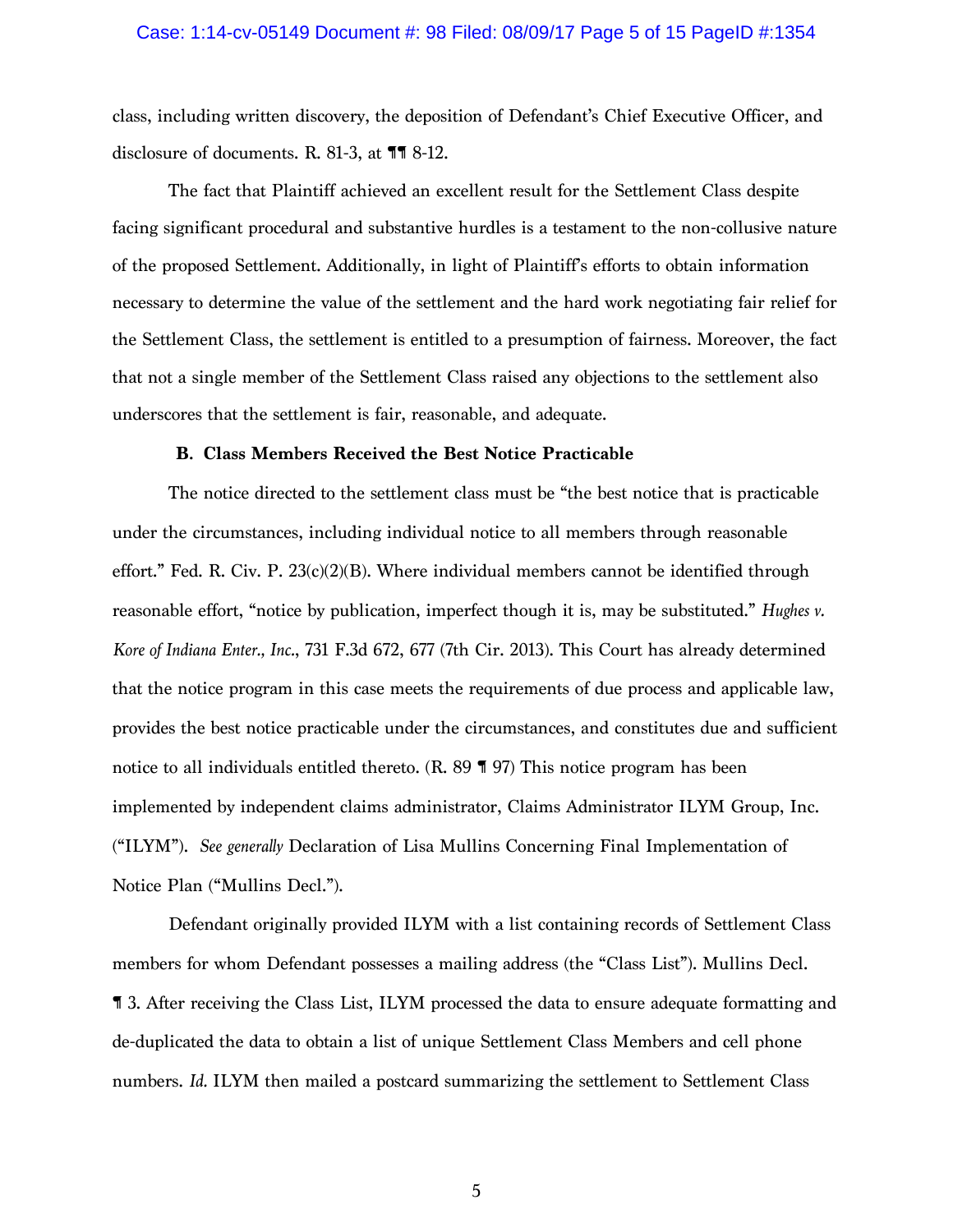## Case: 1:14-cv-05149 Document #: 98 Filed: 08/09/17 Page 6 of 15 PageID #:1355

members for whom ILYM had mailing information, totaling 375,954 names and mailing addresses. *Id*., ¶ 5.

The notice plan as set out in the Settlement Agreement also includes a supplemental notice by online publication intended to reach at least 20 million web impressions. S.A., § 9.04. Notice by publication is the only reasonable option to alert wrong number call recipients of their option to participate in the settlement benefits. The contact information for the Class Members cannot identify these persons because Defendant would not and did not knowingly place calls to persons it knew were not customers. They cannot be easily ascertained through reasonable effort. This kind of administrative hurdle makes providing direct notice to each member of the Settlement Class extremely challenging and costly, making it infeasible to give direct notice. Thus, notice by publication was done to reach these class members. The publication notice consisted of banner advertisements on the internet, which were linked directly to the Settlement Website maintained by the Claims Administrator. Mullins Decl., ¶ 7.

15,297 valid claims have been submitted as of August 9, 2017. *Id*., at ¶ 11. The last day to submit a claim is August 23, 2017, and Class Counsel will submit a final claims accounting as soon as possible thereafter. The deadline for opting out of the settlement and for filing an objection was July 24, 2017. S.A. §§ 2.23-2.24; Order for Prelim. Appr. (R. 89), at 5-6. The deadline for Class Counsel to move for fees and a service award for the named plaintiff was July 3, 2017. Order for Prelim. Appr. (R. 89), at 5. Not a single Settlement Class Member has objected to the settlement or the request for fees and service award, and only ten have requested to opt out. Mullins Decl., at ¶ 10.

The notices mailed to Settlement Class members informed them of: (1) the settlement's benefits; (2) deadlines for all Settlement Class members to file a claim form, opt out of the settlement, and object to the settlement and/or Class Counsel's fee request; (3) the address for the settlement website where they can obtain more information, download forms, and file claims; and (4) the date and location of the final approval hearing. *Id*., at ¶ 6.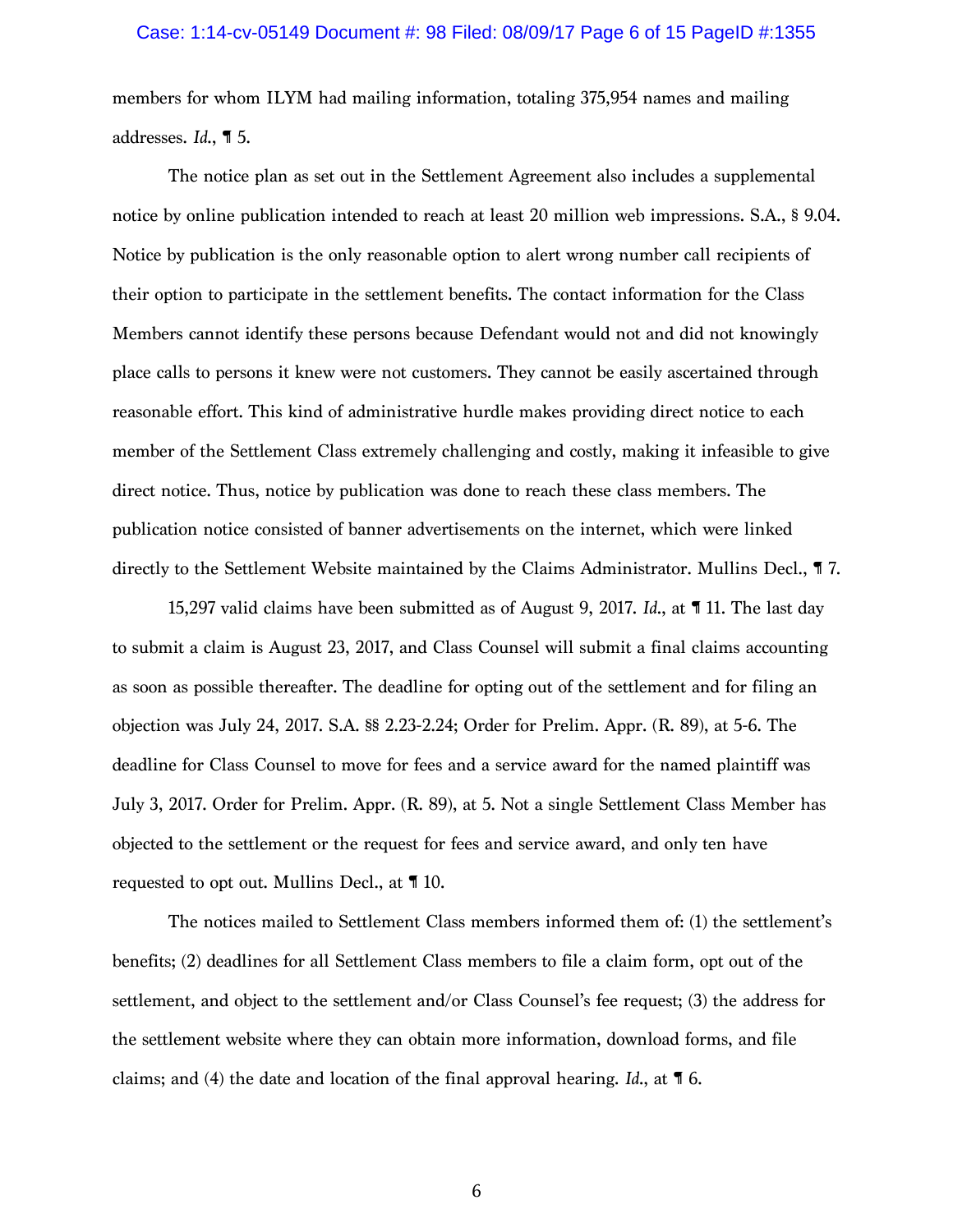#### Case: 1:14-cv-05149 Document #: 98 Filed: 08/09/17 Page 7 of 15 PageID #:1356

If a mailed notice was returned as undeliverable with a forwarding address, ILYM remailed the notices to that forwarding address. *Id.*, at ¶ 9. ILYM also performed a computerized skip trace on Postcard Settlement Notices that were returned without a forwarding address and obtained an additional 3,361 updated addresses, where were each re-mailed a Postcard Settlement Notice. *Id*.

ILYM also established a toll free telephone number and a settlement website (www.RealTimeTCPASettlement.com) where Settlement Class members may go for information or to submit a claim electronically. *Id.*, at ¶ 6. The Settlement Agreement with all exhibits, the Rider to the Settlement Agreement, the Preliminary Approval Order, and Class Counsel's Fee motion have been continuously posted on the website, along with a Frequently Asked Questions page. *Id.* The supplemental publication program's internet banner advertisements were seen by an estimated 26,212,816 persons over a four week period, increasing the reach and scope of notice to class members. *Id*., at ¶ 7.

The notice program has been successful. As of August 8, 2017, ILYM had received approximately 3,800 telephone calls to its toll free line and there have been approximately 82, 400 visits to the website. Mullins Decl. ¶ 8.

In sum, the notice program implemented by ILYM has provided due and adequate notice of these proceedings and satisfies the requirements of due process.

## **C. The Settlement Satisfies the Criteria for Settlement Approval**

Federal courts look with great favor upon the voluntary resolution of litigation through settlement. In the class action context in particular, "there is an overriding public interest in favor of settlement" because such settlements minimize "the litigation expenses of both parties and also reduces the strain such litigation imposes upon already scarce judicial resources." *Armstrong v. Bd. of Sch. Dirs. of the City of Milwaukee*, 616 F.2d 305, 312-13 (7th Cir. 1980) (citations and quotations omitted), overruled on other grounds by *Felzen v. Andreas*, 134 F.3d 873 (7th Cir. 1998); *see also Isby v. Bayh*, 75 F.3d 1191, 1196 (7th Cir. 1996) ("Federal courts naturally favor the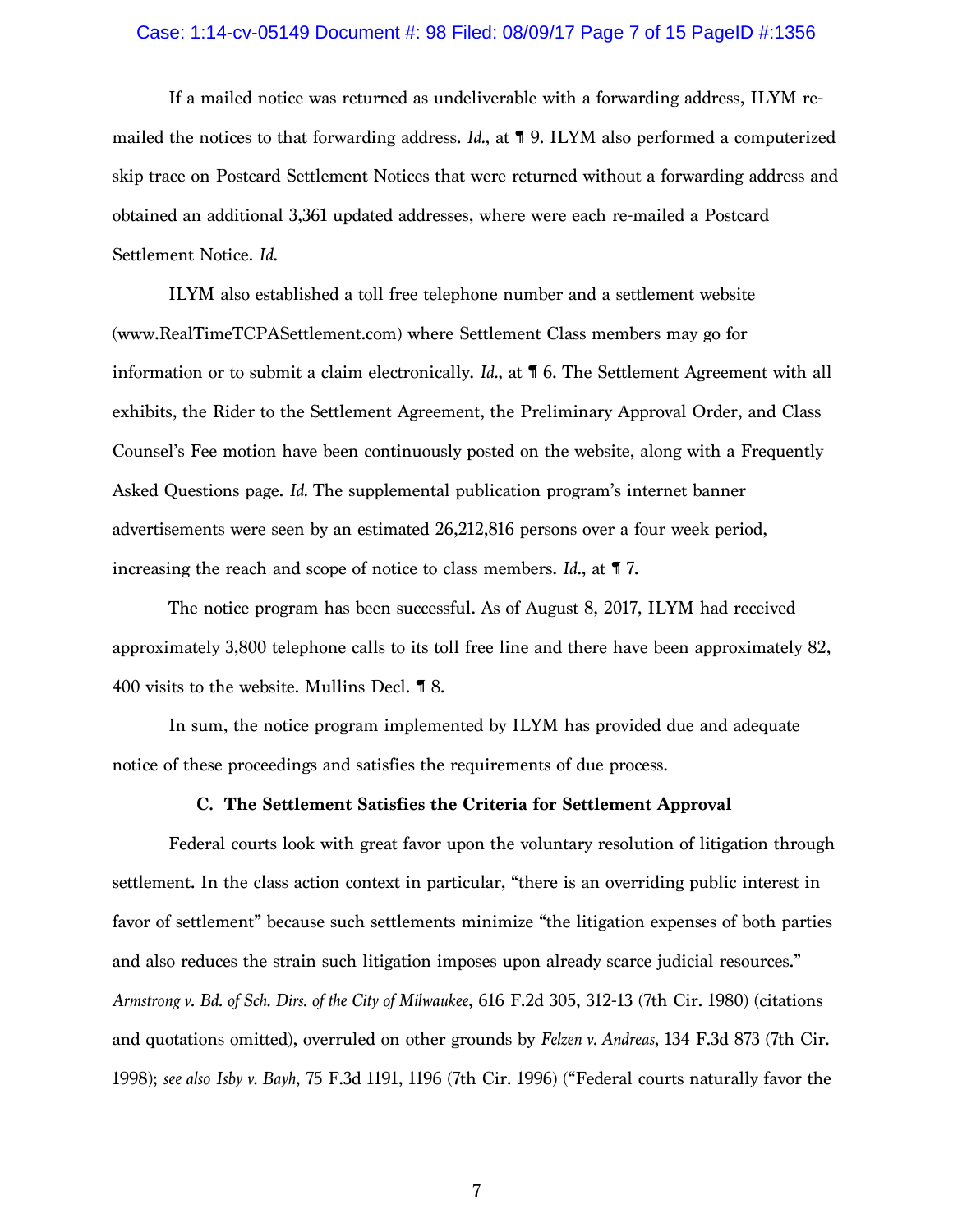## Case: 1:14-cv-05149 Document #: 98 Filed: 08/09/17 Page 8 of 15 PageID #:1357

settlement of class action litigation."); 4 NEWBERG ON CLASS ACTIONS § 11.41 (4th ed. 2002) (citing cases).

In evaluating a settlement, a district court must consider "the strength of plaintiffs' case compared to the amount of defendants' settlement offer, an assessment of the likely complexity, length and expense of the litigation, an evaluation of the amount of opposition to settlement among affected parties, the opinion of competent counsel, and the stage of the proceedings and the amount of discovery completed at the time of settlement." *Synfuel Techs., Inc. v. DHL Express (USA), Inc.*, 463 F.3d 646, 653 (7th Cir. 2006) (quoting *Isby v. Bayh*, 75 F.3d 1191, 1999 (7th Cir. 1996)). "The 'most important factor relevant to the fairness of a class action settlement' is the first one listed: 'the strength of plaintiff's case on the merits balanced against the amount offered in the settlement.'" *Synfuel*, 463 F.3d at 653 (quoting *In re Gen. Motors Corp. Engine Interchange Litig.*, 594 F.2d 1106, 1132 (7th Cir. 1979)).

The judge also "must assess the value of the settlement to the class and the reasonableness of the agreed-upon attorneys' fees for class counsel, bearing in mind that the higher the fees the less compensation will be received by the class members." *Redman*, 768 F.3d at 629. The judge evaluating the settlement is "a fiduciary of the class, who is subject therefore to the high duty of care that the law requires of fiduciaries." *Pearson*, 772 F.3d at 780.

## **1. The Strength of Plaintiffs' Case Compared to the Amount of the Settlement**

In evaluating the strength of a plaintiff's case on the merits, "courts should refrain from resolving the merits of the controversy or making a precise determination of the parties' respective legal rights." *In re AT&T Mobility Wireless Data Services Sales Litig*., 270 F.R.D. 330, 346 (N.D. Ill. 2010) (internal quotations omitted). "Because the essence of settlement is compromise, courts should not reject a settlement solely because it does not provide a complete victory to the plaintiffs." *Id*. (internal quotations omitted). Rather, an integral part of the Court's strength-versus-merits evaluation "is a consideration of the various risks and costs that accompany continuation of the litigation." *Donovan v. Estate of Fitzsimmons*, 778 F.2d 298, 309 (7th Cir. 1985). Courts should attempt to "quantify the net expected value of continued litigation to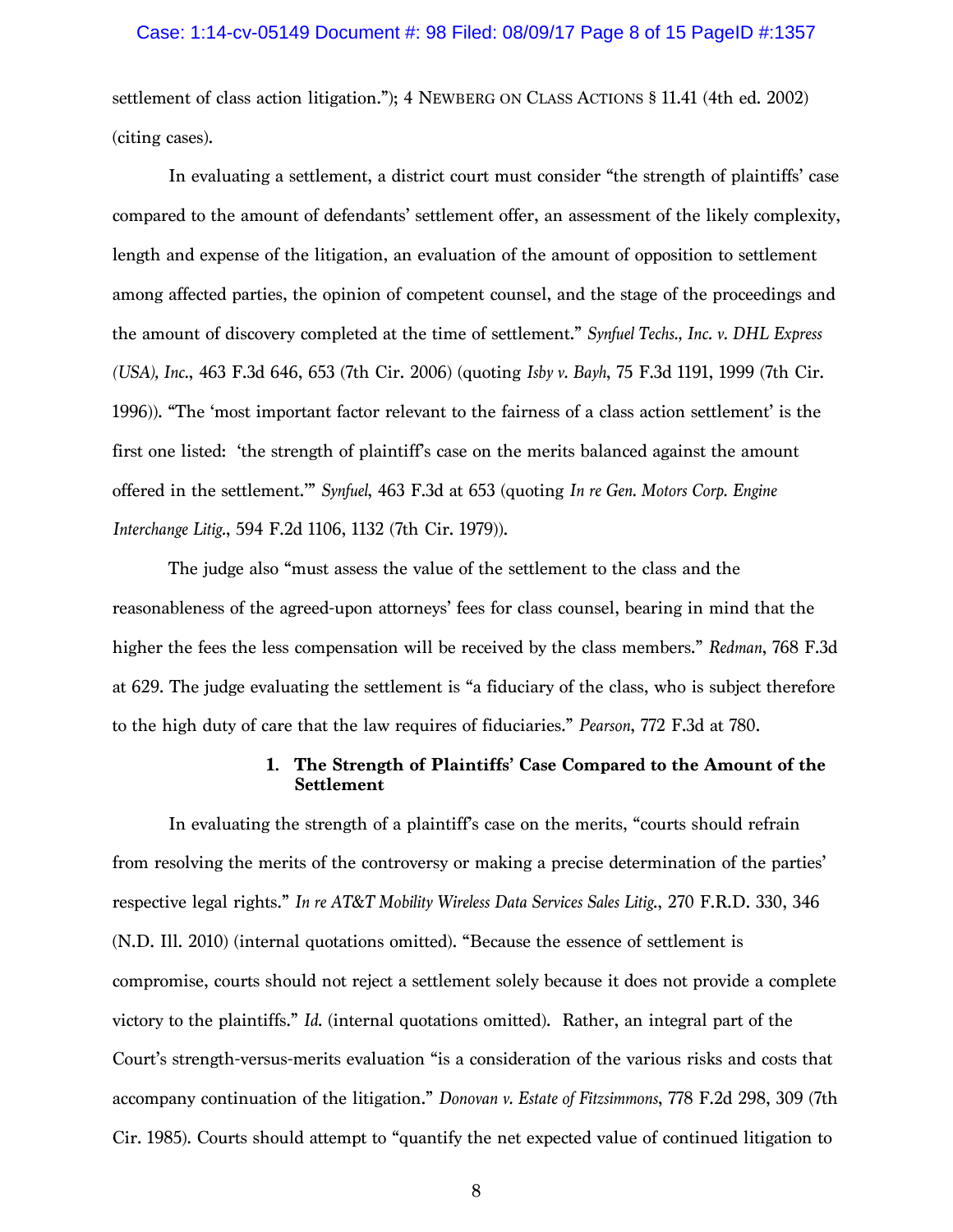the class" by "estimating the range of possible outcomes and ascribing a probability to each point on the range." *Reynolds*, 288 F.3d at 285 (citation omitted).

Plaintiff continues to believe that her claims against Defendant have merit and she could make a compelling case if her claims were tried. Nevertheless, Plaintiff and the Settlement Class Members would face a number of difficult challenges if the litigation were to continue.

First, the Parties have competing interpretations of what constitutes "prior express consent" under the TCPA based on the FCC's January 4, 2008 declaratory ruling, *In the Matter of Rules and Regulations Implementing the Telephone Consumer Protection Act of 1991*, 23 F.C.C.R. 559, 23 FCC Rcd. 559, 43 Commc'ns. Reg. (P&F) 877, 2008 WL 65485 (F.C.C.) (hereinafter "2008 FCC Ruling"). The 2008 FCC Ruling is the FCC's official interpretation of the governing provisions of the TCPA. It provides that "prior express consent is deemed to be granted only if the wireless number was provided by the consumer to the creditor, and that such number was provided during the transaction that resulted in the debt owed." *Id*., ¶ 10. Plaintiff maintains that this definition requires that the cell phone number be "provided during the transaction that resulted in the debt owed," i.e., during the "origination" of the credit or banking relationship. Defendant, however, interprets the term "transaction" to cover a much longer time period. Circuit courts have come to differing interpretations of this language from the Declaratory Ruling. Compare *Hill v. Homeward Residential, Inc*., 799 F.3d 544, 552 (6th Cir. 2015) ("a person gives his 'prior express consent' under the [TCPA] if he gives a company his number before it calls him") with *Nigro v. Mercantile Adjustment Bureau, LLC*, 769 F.3d 804, 806-7 (2nd Cir. 2014) ("Nigro plainly did not consent. He did not provide his phone number 'during the transaction that resulted in the debt owed.' Indeed, he provided his number long after the debt was incurred and was not in any way responsible for  $-$  or even fully aware of  $-$  the debt.") (internal citations omitted).

Based on its interpretation of the 2008 FCC Ruling, Defendant maintains that some or all of the persons in the Settlement Class gave their prior express consent to contact them at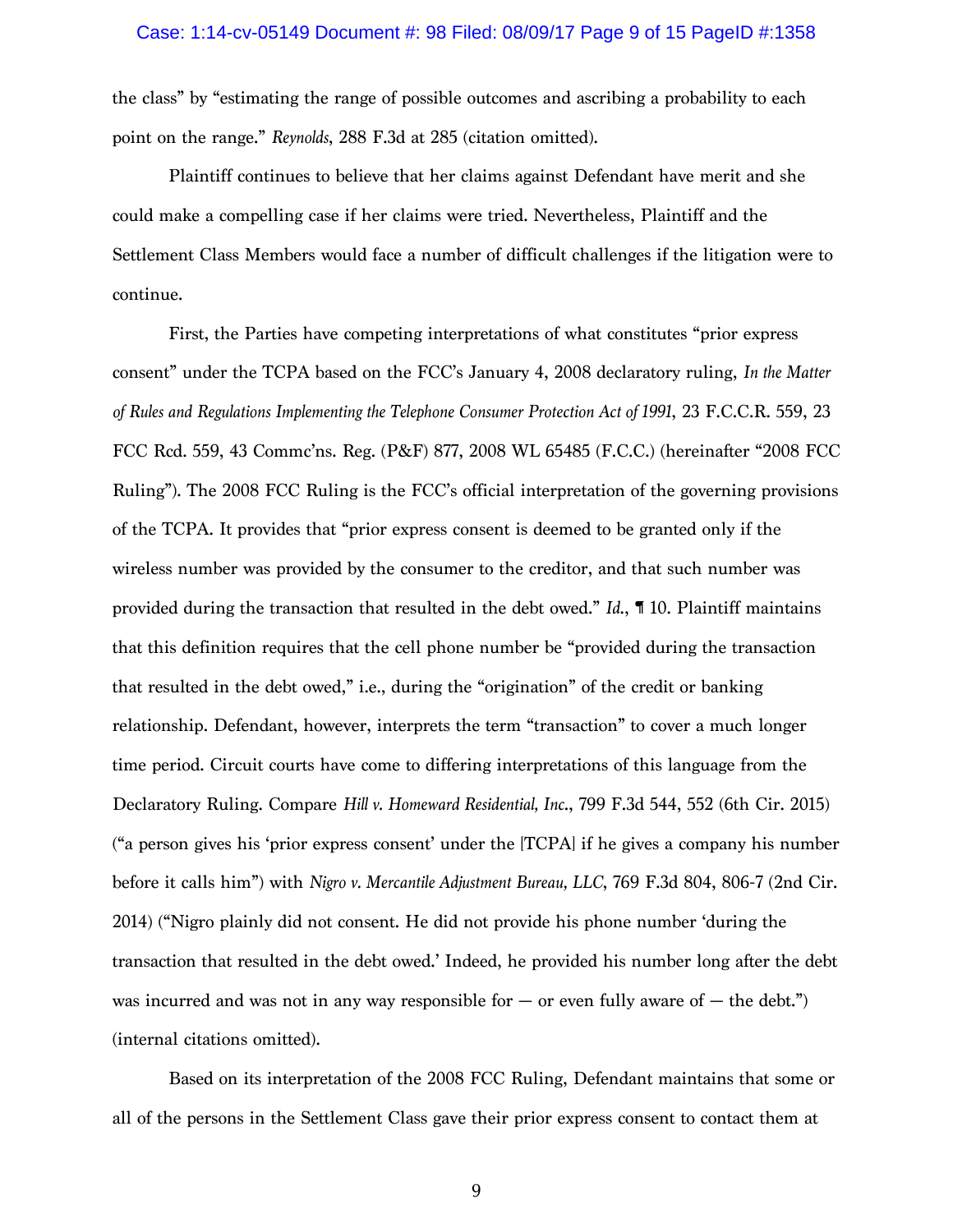#### Case: 1:14-cv-05149 Document #: 98 Filed: 08/09/17 Page 10 of 15 PageID #:1359

their cell phone numbers. If the Court found that the FCC's Declaratory Ruling and/or the TCPA permits "prior express consent" to be given any time a customer provides a cell phone number as a contact number, the amount of recoverable damages would be reduced significantly.

Second, two key issues in TCPA jurisprudence, the definition of an "automatic telephone dialing system" and whether revocation of consent can be done orally, are in a state of flux due to court challenges to the FCC's rulemaking authority and the composition of Commission membership. In July 2015, the FCC attempted to clarify the definition and found, over strong dissents from Commissioners Pai and Reilly, that "the capacity of an autodialer is not limited to its current configuration but also includes its potential functionalities." Declaratory Ruling & Order, *Rules & Regs. Implementing the Tel. Cons. Prot. Act of 1991*, 30 FCC Rcd. 7961 (2015), at ¶ 16 ("2015 FCC Ruling"). Industry groups representing high-volume callers immediately filed court challenges to the 2015 FCC Ruling both on the grounds that this definition of an ATDS is far outside the statute's definition (and hence the FCC's scope of rule-making authority), as well as the ruling's decision that consent can be revoked at any time using any reasonable method, including verbally. *ACA Int'l v. FCC*, No. 15-1211 (D.C. Cir.). In the meantime, with the change in presidential administration, three Republican commissioners now outnumber the two Democrats, with both dissenters from the 2015 FCC Ruling now in the majority.2

Third, Defendant has consistently argued that class certification is not appropriate because the individualized question of whether a customer consented will predominate at trial. "Courts are split on whether the issue of individualized consent renders a TCPA class uncertifiable on predominance and ascertainability grounds, with the outcome depending on the specific facts of each case." *Chapman v. First Index, Inc*., No. 09 C 5555, 2014 WL 840565, at \*2 (N.D. Ill. March 4, 2014) (citing cases). For example, in *Savanna Group, Inc. v. Trynex, Inc*., No. 10-cv-7995, 2013 WL 66181, at \*3 (N.D. Ill. Jan. 4, 2013), the court granted class certification

<sup>2</sup> *See, e.g*., http://thehill.com/policy/technology/345209-senate-confirms-two-new-fcccommissioners (last accessed Aug. 7, 2017).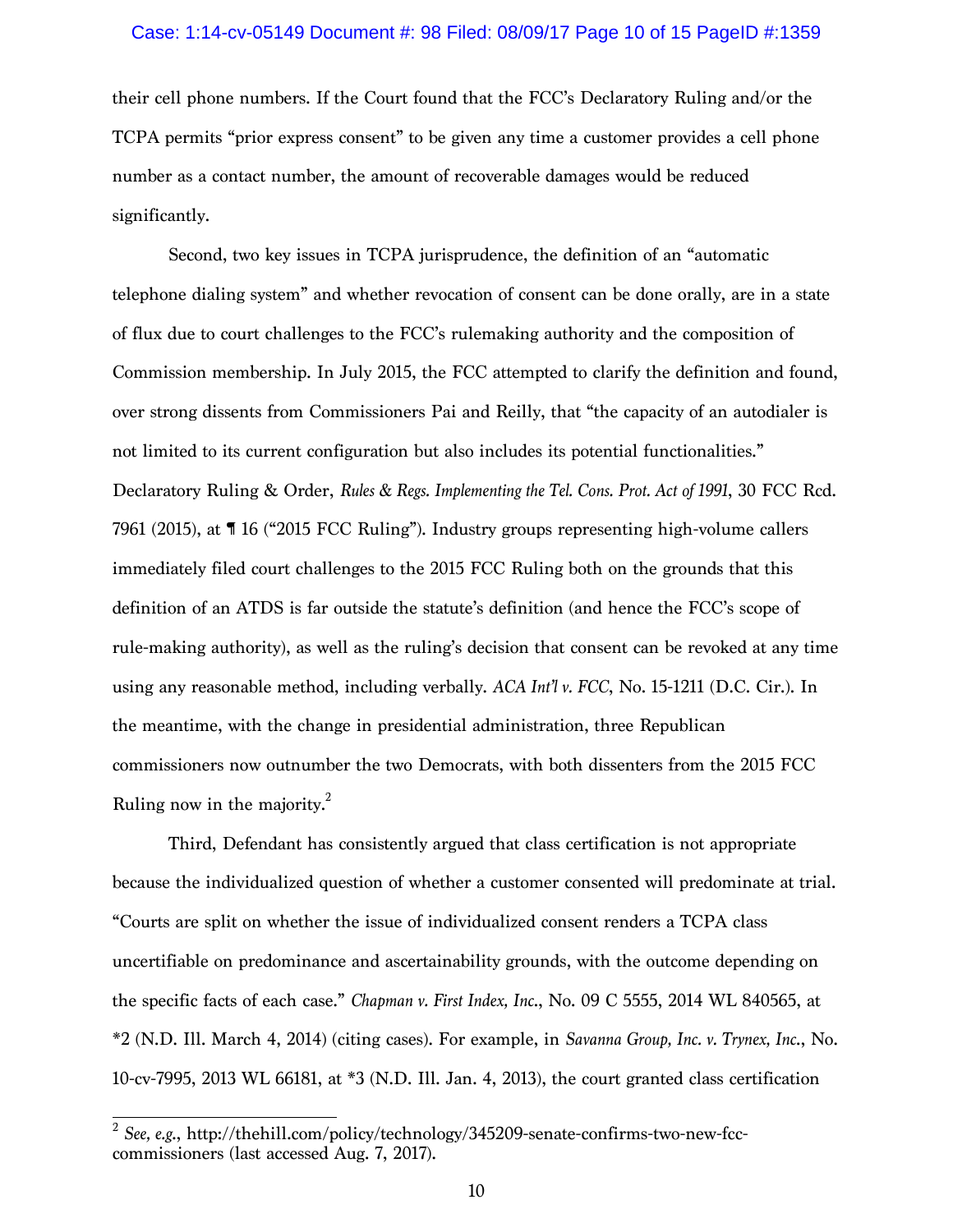#### Case: 1:14-cv-05149 Document #: 98 Filed: 08/09/17 Page 11 of 15 PageID #:1360

and rejected the defendant's argument that questions of consent caused individual issues to predominate, noting that the defendant had not offered evidence tending to show that any particular class member consented to the faxes at issue. On the other hand, in *G.M. Sign, Inc. v. Brinks Mfg. Co*., No. 09 C 5528, 2011 WL 248511, at \*8 (N.D. Ill. Jan. 25, 2011), the court declined to certify a class, finding that the defendant offered evidence illustrating that consent could not be shown with common proof. If Defendant were able to present convincing facts to support its position, there is a risk that the Court would decline to certify the class, leaving only the named Plaintiff to pursue her individual claims.

Fourth, at least some courts view awards of aggregate, statutory damages with skepticism and reduce such awards on due process grounds even after a plaintiff has prevailed on the merits. *See, e.g.*, *Aliano v. Joe Caputo & Sons – Algonquin, Inc*., No. 09 C 910, 2011 WL 1706061, at \*4 (N.D. Ill. May 5, 2011) (statutory damages under FACTA would be "shocking, grossly excessive, and punitive in nature" even though authorized by statute); *but see Phillips Randolph Enters., LLC v. Rice Fields*, No. 06 C 4968, 2007 WL 129052, at \*3 (N.D. Ill. Jan. 11, 2007) (due process does not require Congress "to make illegal behavior affordable, particularly for multiple violations.").

Finally, there is a risk of losing a jury trial. And, even if Plaintiffs did prevail at trial, any judgment could be reversed on appeal. By contrast, the Settlement provides substantial relief to Settlement Class Members without delay and is within the range of reasonableness, particularly in light of the above risks that Settlement Class Members would face in litigation.

As explained above, the Settlement allows Settlement Class Members to receive a *pro rata* cash payment from a \$1.3 million common fund, after deducting Class Counsel's fees and an incentive award for the named Plaintiff. No amount of the settlement fund will be returned to Defendant.

This payment is estimated at \$49.33 per claim, derived by assuming (a) 15,297 claims, the current number of valid claims; (b) attorneys' fees and costs of \$532,805.55; and (c) class representative's service award at \$12,500*.* (It is only an estimate since the claims period still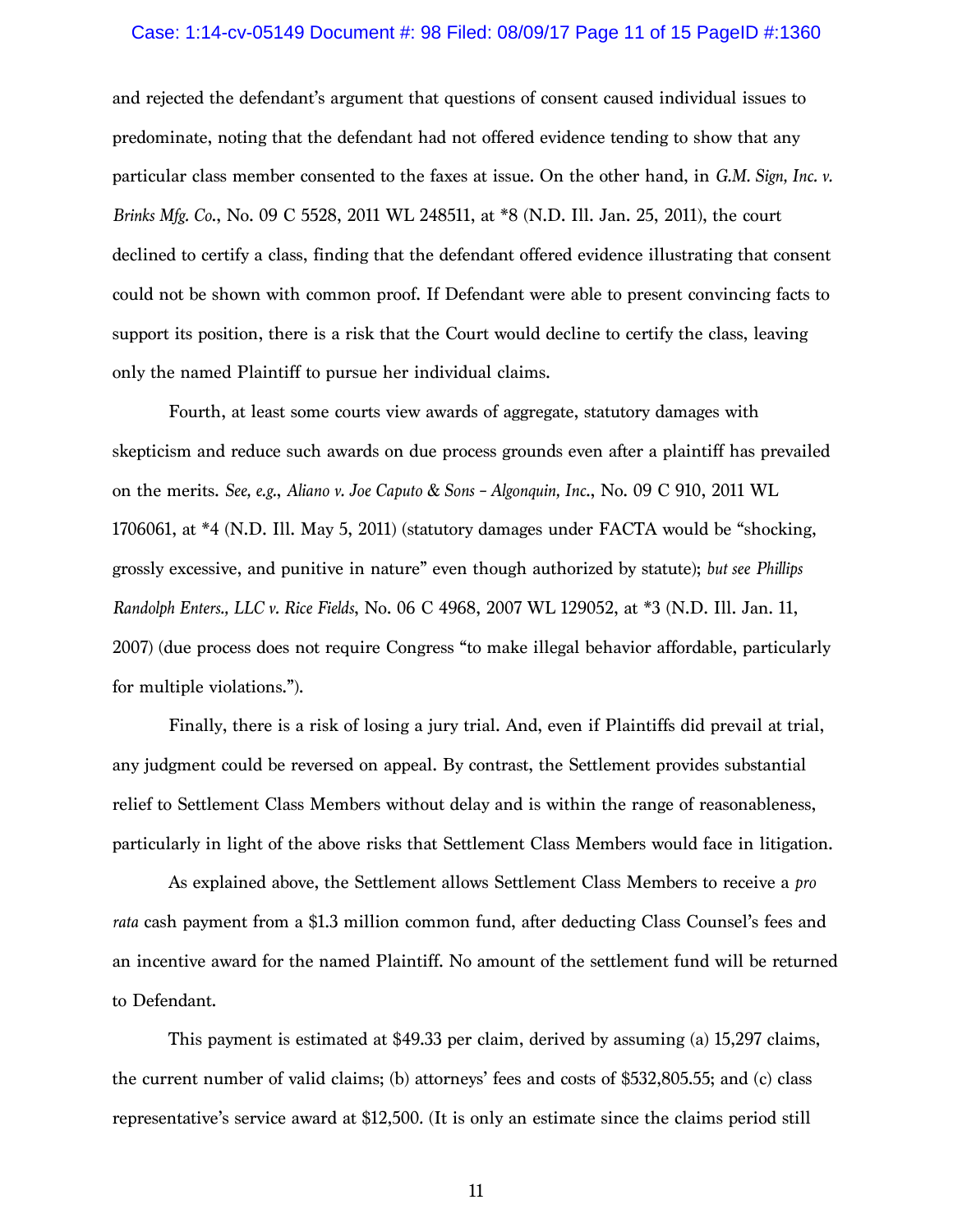#### Case: 1:14-cv-05149 Document #: 98 Filed: 08/09/17 Page 12 of 15 PageID #:1361

has an additional two weeks to run.) This recovery exceeds recent payouts in TCPA class action settlements. *See Wright v. Nationstar Mortg. LLC*, 2016 U.S. Dist. LEXIS 115729, at \*27 (N.D. Ill. Aug. 29, 2016) (approving a TCPA settlement with an estimated \$45 to each class member) (Chang, J.); *In re Capital One Tel. Consumer Prot. Act Litig.*, 80 F. Supp. 3d 781, 787 (N.D. Ill. 2015) (providing \$34.60 each to individual claimants); *Kolinek v. Walgreen Co.*, 311 F.R.D. 483, 494 (N.D. Ill. 2015) (providing roughly \$30 per claimant).

While Plaintiff believes that her claim for maximum statutory damages under the TCPA is strong, Plaintiff is also aware of the inherent risks and costs of continuing with complex litigation of this nature. If Defendant were to prevail on its asserted consent defense, Plaintiff's TCPA claim would fail and she would lack standing to represent the putative Settlement Class. Further, even if Class Counsel were able to substitute a new Class Representative, the individualized inquiry that the resolution of the consent issue would require for each putative Settlement Class Member could preclude certification of the class. In other words, it is entirely possible that Settlement Class Members, including Plaintiff, would receive no relief at all because they could not meet the commonality, predominance, superiority and ascertainability requirements under Federal Rule 23(a) and (b)(3). Given this possibility, the relief  $-$  both monetary and business practice changes  $-$  to the Settlement Class Members is a meaningful achievement. Accordingly, the proposed Settlement provides a significant monetary benefit to all those affected by Defendant's alleged violation of the TCPA and should be approved.

## **2. Continued Litigation Is Likely to Be Complex, Lengthy, and Expensive**

"Settlement allows the class to avoid the inherent risk, complexity, time, and cost associated with continued litigation." *Schulte v. Fifth Third Bank*, 805 F. Supp. 2d 560, 586 (N.D. Ill. 2011). When litigation will be costly and lengthy, settlement is especially favored because "the present lawsuit will come to an end and Class Members will realize both immediate and future benefits as a result." *Id.* To prepare this case for trial, the parties would need to engage in significant additional discovery, including depositions and expensive, time-consuming expert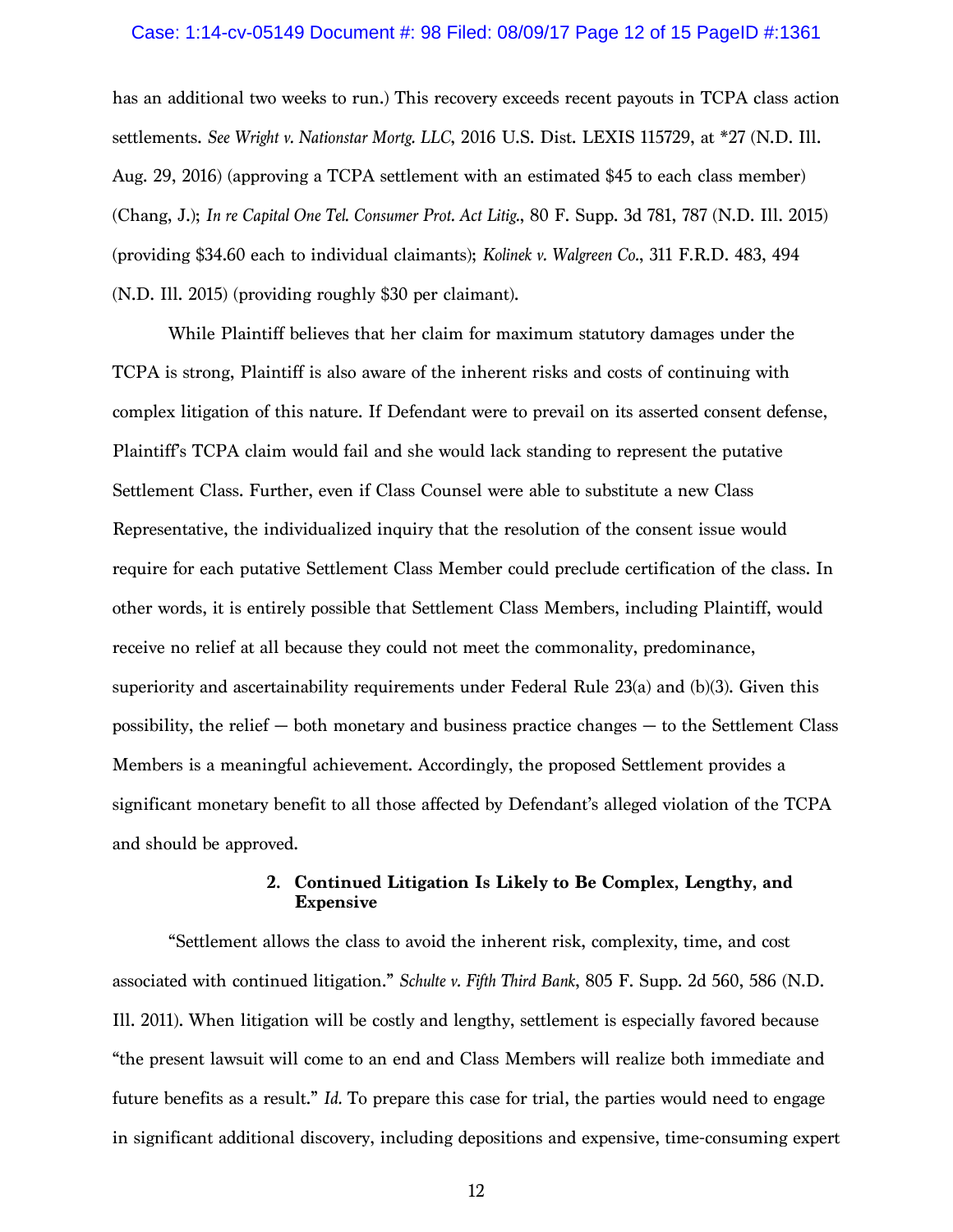## Case: 1:14-cv-05149 Document #: 98 Filed: 08/09/17 Page 13 of 15 PageID #:1362

investigation. Given the risks outlined above when viewed in light of the certainty of a settlement payout to class members and substantial changes to Real Time's business practices, this factor also favors settlement.

## **3. No Opposition to the Settlement and Counsel Support Favor Settlement**

The amount of opposition to a settlement among affected parties is another factor district courts should consider in deciding whether to approve a class action settlement. *Synfuel*, 463 F.3d at 653; *see also In re Sw. Airlines Voucher Litig.*, No. 11 C 8176, 2013 U.S. Dist. LEXIS 120735, 2013 WL 4510197, \*7 (N.D. Ill. Aug. 26, 2013) (less than 0.01% objecting or opting out supports reasonableness of settlement). Not a single Settlement Class member has objected to the settlement, and only ten have opted out, compared to the 15,297 members who timely submitted claims. Mullins Decl. ¶¶ 10-11.

The opinion of competent counsel is also relevant to the question whether a settlement is fair, reasonable, and adequate under Rule 23." *Schulte*, 805 F.Supp.2d at 586-87; *see also Isby v. Bayh*, 75 F.3d 1191, 1200 (7th Cir. 1996). Here, Class Counsel has extensive experience in consumer class actions and complex litigation. R. 81-3 at ¶¶ 2-5. Based upon proposed Class Counsel's analysis, the relief being offered to Settlement Class Members represents a significant recovery for the Settlement Class, particularly when weighed against Defendant's anticipated defenses and the inherent risks of continued litigation. *Id*. at ¶ 26. Class Counsel strongly endorses this settlement and believes it is a great result for the class. R. 81-3.

## **4. The Extent of Discovery Completed and the Stage of the Proceedings**

Courts consider the extent of discovery completed and the stage of the proceedings in determining whether a class action settlement is fair, adequate and reasonable. Courts regularly approve prompt settlements achieved prior to the commencement of formal discovery, especially where counsel "have conducted a significant amount of informal discovery and dedicated a significant amount of time and resources to advancing the underlying lawsuits." *In re AT&T Mobility Wireless Data Servs. Sales Litig.*, 270 F.R.D. 330, 350 (N.D. Ill. 2010).

Here, Class Counsel has thoroughly analyzed the factual and legal issues involved. Based upon information exchanged by the Parties, Plaintiff believes it possesses the evidence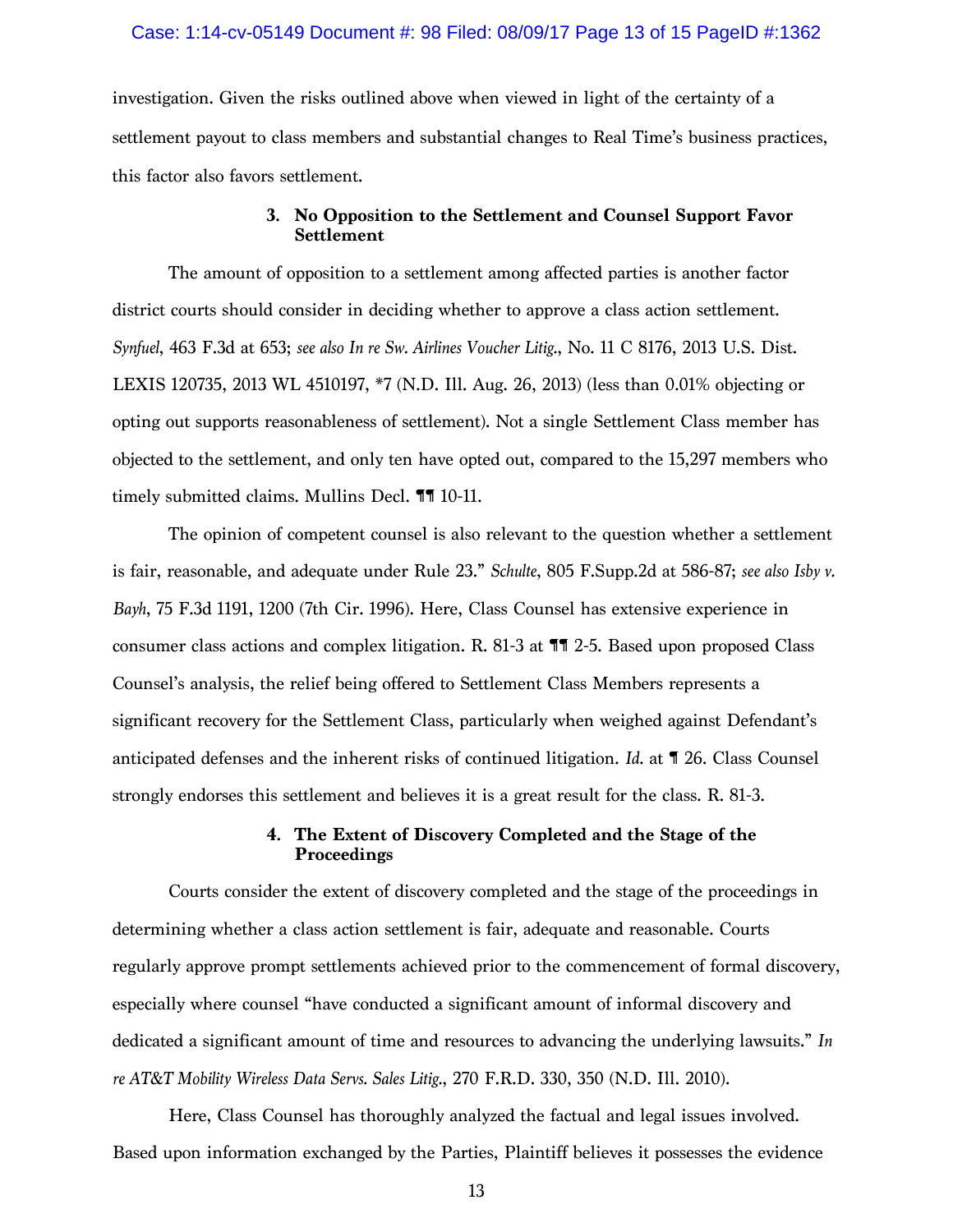## Case: 1:14-cv-05149 Document #: 98 Filed: 08/09/17 Page 14 of 15 PageID #:1363

needed to evaluate the strengths and weaknesses of the case. Class Counsel has reviewed information produced by Defendant about its business practices, extensively interviewed key personnel at the company, and took the deposition of its Chief Executive Officer, in addition to informal discovery into the size of the proposed settlement class. R. 81-3 at  $\P$  $\P$  $9$ -13.

While the Parties have informally exchanged information critical to evaluating the strength of Plaintiff's contentions (and Defendant's defenses), the amount of discovery taken is not a prerequisite to a class action settlement. Courts have noted that, "the label of 'discovery' [either formal or informal] is not what matters. Instead, the pertinent inquiry is what facts and information have been provided." *Schulte*, 805 F.Supp.2d at 587 (internal citation omitted); *see also In re Corrugated Container Antitrust Litigation*, 643 F.2d 195, 211 (5th Cir. 1981) ("It is true that very little formal discovery was conducted and that there is no voluminous record in the case. However, the lack of such does not compel the conclusion that insufficient discovery was conducted") (emphasis omitted). Here, information more than sufficient to make a reasonable and informed decision has been procured, meaning that there was a reasonable, informed basis to evaluate the Settlement. This factor weighs in favor of settlement.

## **III. Conclusion**

Because the Settlement is fair, reasonable, adequate and advantageous to the Settlement Class, Plaintiff respectfully requests that the Court enter an Order granting final approval of the settlement.

## Dated: August 9, 2017 ANKCORN LAW FIRM PLLC

*/s/ Mark Ankcorn* N.D. Illinois General Bar No. 1159690 California Bar No. 166871 *mark@ankcorn.com* Ann Marie Hansen California Bar No. 282008 Nevada Bar No. 10144

200 West Madison Street, Suite 2143 Chicago, Illinois 60606

Attorneys for Plaintiff